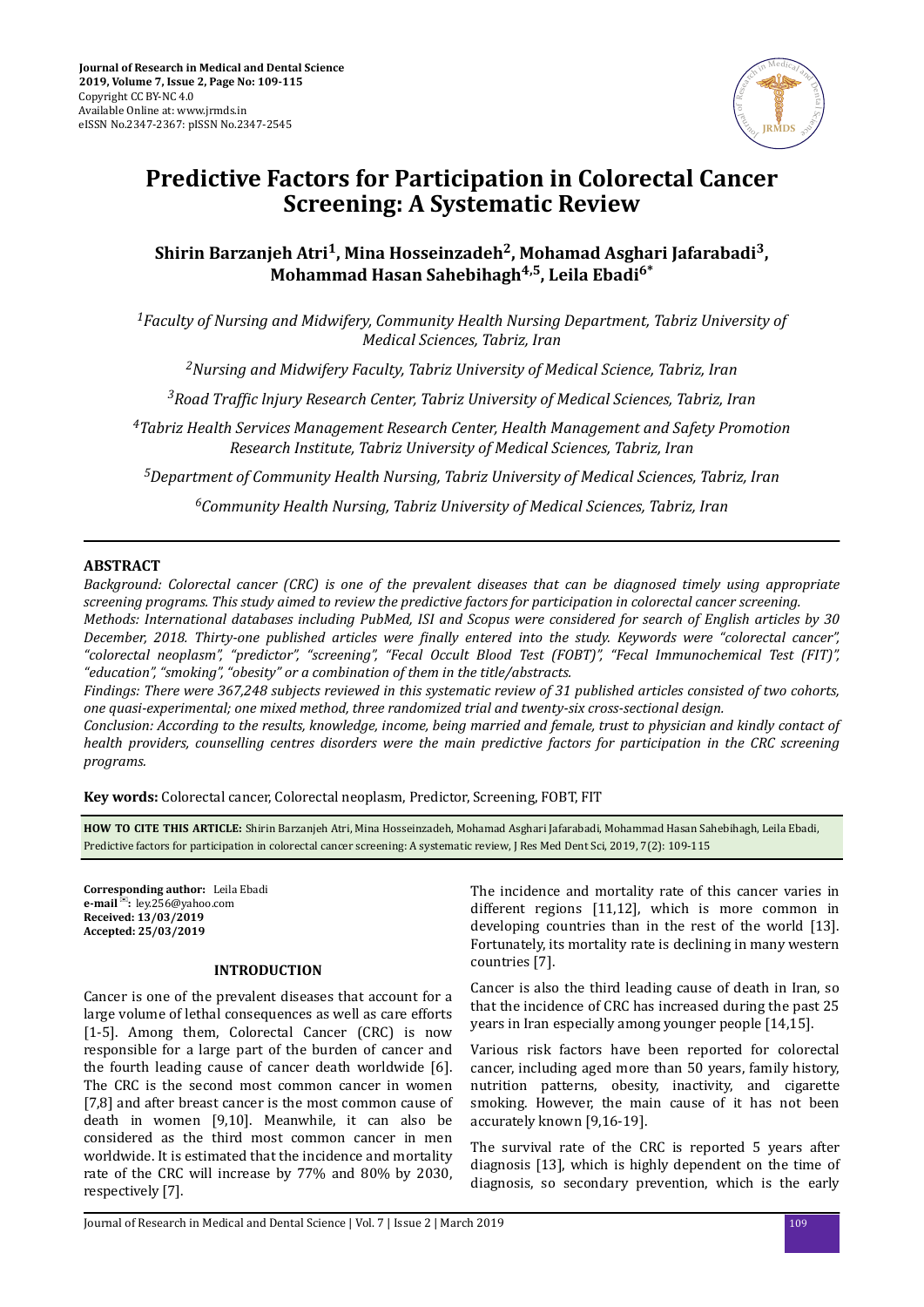diagnosis of cancer, is important [6,14]. The CRC is suitable for screening because it is a challenging health problem and there are some tests that can diagnose it earlier [20]. Initial and necessary measures for screening colorectal cancer often include training and advice for screening tests [21]. Regular screening is one of the best and most valuable early detection methods in the CRC [22-26].

Fecal Occult Blood Test (FOBT] and colonoscopy are the most commonly used tests for colorectal cancer screening [4]. One of the reasons for the low CRC screening rate is the lack of participation in these programs [27]. In addition, standard educational materials for promoting CRC screening have also been unfortunately unsuccessful [28]. Three major categories of screening agents have been reported in various sources including; 1) demographic characteristics such as race, ethnicity, level of education and age; 2) psychological effects such as knowledge, risk perception and health behaviors, and 3) health system factors such as health insurance coverage, physician advice and the usual source of health care.

Also, studies have shown that people who are involved in unhealthy behaviors, such as smoking and physical inactivity, are less likely to use screening tests recommended for cancers [29].

In a study entitled "Factors Associated with the Fecal Occult Blood Testing for Colorectal Cancer Screening", the results showed that in the referred group, the majority of the subjects were married with higher education and appropriate economic status [15]. There are some systematic reviews entitled "Weight loss as a predictor of cancer in primary care", "A systematic review examining quality of life following pelvic evisceration for locally advanced and recurrent rectal cancer" and "How useful is thrombocytosis in predicting an underlying cancer in primary care" focusing on the CRC [30-32].

Considering the importance of the CRC and the lack of comprehensive systematic reviews in this field led us to review the predictive factors for participating in the CRC screening programs. Indeed, no study included all related factors for prediction of participation in the CRC screening, so that the novelty of this paper is due to its comprehensiveness.

#### **MATERIALS AND METHODS**

#### **Search strategy**

International databases including PubMed, ISI and Scopus were considered for search of English articles from year 2000 to 30 December, 2018. Thirty-one published articles were finally entered into the study. Keywords were "colorectal cancer", "colorectal neoplasm", "predictor", "screening", "FOBT", "Fecal

Immunochemical Test (FIT)", "education", "smoking", "obesity' or a combination of them in the title/abstracts.

For example search strategy in PubMed database was as following with 15079 studies:

(Colorectal cancer [Title/Abstract] OR Colorectal Neoplasm [Title/Abstract]] AND (Predictor [Title/ Abstract] OR Screening [Title/Abstract] OR FOBT [Title/ Abstract] OR FIT [Title/Abstract] OR Education [Title/ Abstract] OR Smoking [Title/Abstract] OR Obesity [Title/ Abstract]]

#### **Selection of articles**

After collection of articles of interest, references imported to Endnote software and removed duplicate titles. Then, after browsing titles, studies with irrelevant purpose were removed, and then the remaining studies assessed by two independent investigators.

The selected studies were performed on humans and published in English. The selection process using Preferred Reporting Items for Systematic Reviews and Meta-Analyses (PRISMA] statement can be seen in Figure 1.



**Figure 1: Selection process using PRISMA**

#### **Data extraction**

Information dealing with the selected articles (the author's last name, year of publication, study design, sample size and the results of each article were taken by two independent investigators.

The differences observed in this process corrected by a third investigator who was independent with the two previous investigators.

#### **FINDINGS**

There were 367248 subjects reviewed in this systematic review of 31 published articles consisted of two cohorts, one quasi-experimental, one mixed method, three randomized trial and twenty-six cross-sectional designs. The summary of the articles included in this review is available in the Table 1.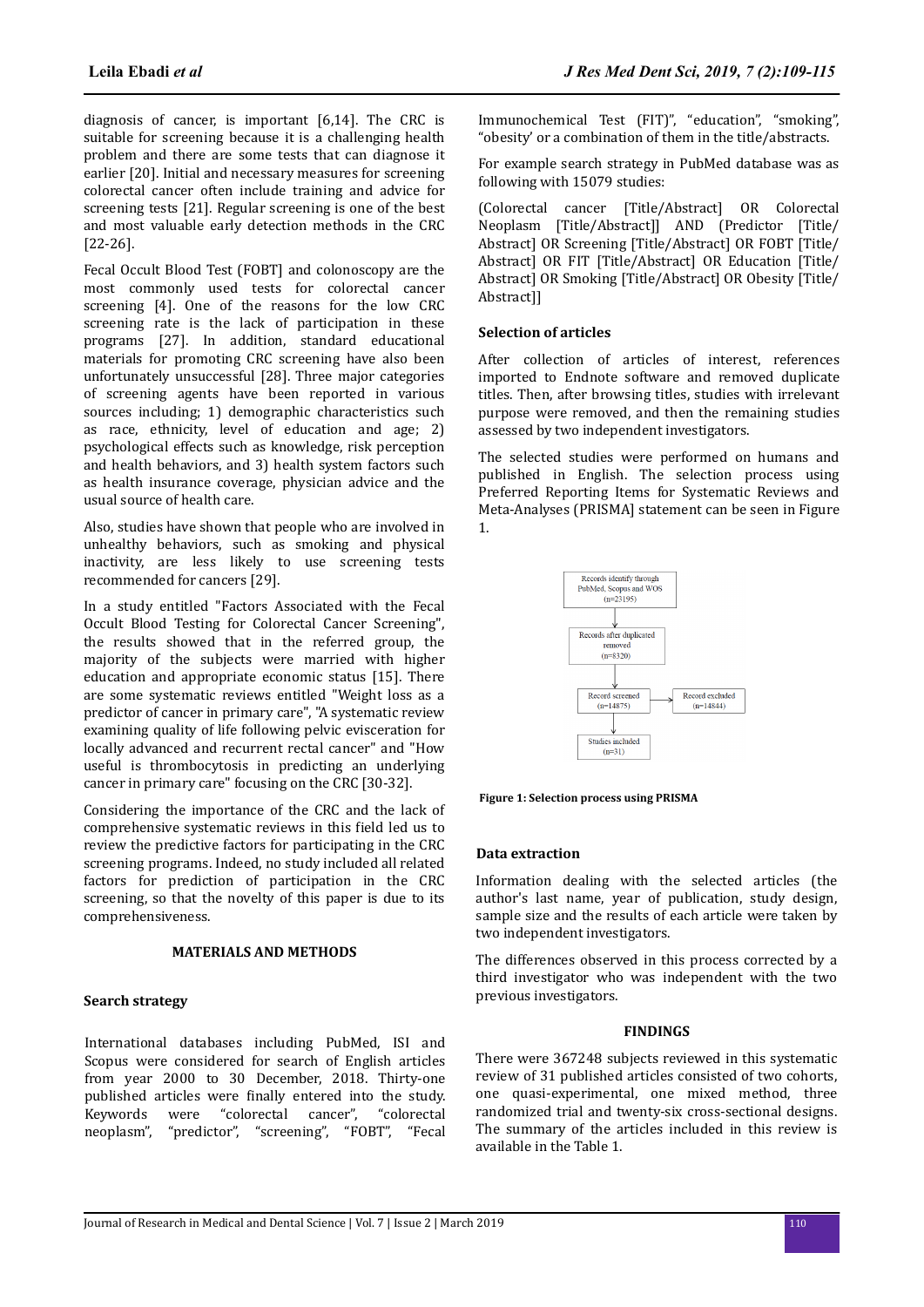# **Table 1: The summary of reviewed articles in this systematic study**

| Reference                           | Title                                                                                                                                                                                         | Sample  | Age (year)                                                                   | Design                                      | Conclusion                                                                                                                                                                                                      |
|-------------------------------------|-----------------------------------------------------------------------------------------------------------------------------------------------------------------------------------------------|---------|------------------------------------------------------------------------------|---------------------------------------------|-----------------------------------------------------------------------------------------------------------------------------------------------------------------------------------------------------------------|
| Saraste<br>et al.<br>$[33]$         | Initial participation as a predictor for<br>continuous participation in population-<br>based colorectal cancer screening.                                                                     | 48959   | Range: 60-69                                                                 | Cross-<br>sectional                         | One of the strong predictor to participate in subsequent screening is<br>participation in the first round of screening.                                                                                         |
| Shin et<br>al. [34]                 | Perceptions of colorectal cancer screening<br>and recommendation behaviors among<br>physicians in Korea.                                                                                      | 379     | Range: 30 to ≥<br>65                                                         | Cross-<br>sectional                         | Strong belief in the screening efficacy of FOBT is very important.                                                                                                                                              |
| Kim et<br>al. [35]                  | Promoting colorectal cancer screening in<br>foreign-born Chinese-American women:<br>Does racial/ethnic and language<br>concordance matter?                                                    | 198     | Range: 50-65                                                                 | Quasi-                                      | experimental One of the strong predictor to participate in the screening is education. The<br>effectiveness of the education does not decrease using an interpreter.                                            |
| Nikbak<br>ht et al.<br>$[36]$       | Demographic characteristics and the first<br>program of colorectal cancer (CRC)<br>screening in north of Iran                                                                                 | 924     | Mean: 59.38                                                                  | Cross-<br>sectional                         | The prevalence of positive IFOBT increases with age indicating the<br>importance of the screening among elderly population.                                                                                     |
| Juon et<br>al. [37]                 | Predictors of colorectal cancer knowledge<br>and screening among asian americans aged<br>50-75 years old.                                                                                     | 274     | Range: 50-75                                                                 | Cross-<br>sectional                         | Lack of the CRC screening knowledge is considered as an important barrier<br>for screening, and it is necessary to increase the knowledge of population.                                                        |
| McGuin<br>ess et<br>al. [38]        | Thinking style as a predictor of men's<br>participation in cancer screening.                                                                                                                  | 585     | Range: 50-74                                                                 | Cross-<br>sectional                         | The subject "thinking style" about healthy behaviors should be further<br>studied.                                                                                                                              |
| Ko et al.<br>$[39]$                 | The impact of medical tourism on<br>colorectal screening among Korean<br>Americans: A community-based cross-<br>sectional study.                                                              | 193     | Range: 50-75                                                                 | Community<br>-based,<br>cross-<br>sectional | Medical tourism is related to the CRC screening.                                                                                                                                                                |
| Itzhaki<br>[40]                     | Knowledge and feelings about colorectal<br>cancer among the Jewish adult population<br>in Israel: A mixed methods study.                                                                      | 196     | Mean: 43.86;<br>SD:15.38                                                     | Mixed<br>method                             | Increasing knowledge related to CRC is accompanied with reduction in the<br>negative feelings about CRC.                                                                                                        |
| Davis et<br>al. [41]                | An investigation of the emotion of disgust<br>as an affective barrier to intention to<br>screen for colorectal cancer.                                                                        | 148     | Range: 40-70                                                                 | On-line<br>survey                           | Evidence indicates fecal disgust can contribute to avoid the screening for<br>CRC.                                                                                                                              |
| Chouhd<br>ari et al.<br>$[42]$      | Association between socioeconomic status<br>and participation in colonoscopy screening<br>program in first degree relatives of<br>colorectal cancer patients.                                 | 200     | Mean: 51.4                                                                   | Cross-<br>sectional                         | Low socioeconomic status contributes the avoidance in the participation of<br>colonoscopy screening program. Also, reduction in the costs of the<br>colonoscopy test is a meaningful priority for policymakers. |
| Hanske<br>et al.<br>$[43]$          | The influence of marital status on the use<br>of breast, cervical, and colorectal cancer<br>screening.                                                                                        | 239,509 | Marrieds: 59.8;<br>Divorced/<br>widowed/<br>separated: 61.6;<br>Single: 58.1 | Cohort                                      | Breast, colorectal, and cervical cancer screening is associated with increased<br>marital status (high in married people).                                                                                      |
| <b>Brittain</b><br>et al.<br>$[44]$ | African American patients' intent to screen<br>for colorectal cancer: Do cultural factors,<br>health literacy, knowledge, age and gender<br>matter?                                           | 817     | Mean: 57.3;<br>SD: 6.2                                                       | Cross-<br>sectional                         | Results showed that cultural factors remain important even after emigration<br>to other place.                                                                                                                  |
| Gupta<br>et al.<br>$[45]$           | Patient trust in physician influences<br>colorectal cancer screening in low-income<br>patients.                                                                                               | 998     | Range: 50-79                                                                 | Clustered<br>randomized<br>trial            | Trust in PCP is the only meaningful driver for implementation of the CRC<br>screening program in low-income patients.                                                                                           |
| Bogura<br>dzka et<br>al. [46]       | The effect of primary care physician<br>counseling on participation rate and use of<br>sedation in colonoscopy-based colorectal<br>cancer screening program-A randomized<br>controlled study. | 182     | Range: 50-65                                                                 | Randomized<br>trial                         | PCP's counseling increases the participation rate of colonoscopy screening.                                                                                                                                     |
| Dear et<br>al. [47]                 | Perception of colorectal cancer risk does<br>not enhance participation in screening.                                                                                                          | 234     | Range: 55-74                                                                 | Cross-<br>sectional                         | Health promotion strategies improve knowledge affecting population<br>screening rates.                                                                                                                          |
| Walter<br>et al.<br>$[48]$          | Impact of age and comorbidity on<br>colorectal cancer screening among older<br>veterans.                                                                                                      | 27,068  | Range: 70 to<br>80 >                                                         | Cohort                                      | Age is inversely related to the colorectal cancer screening, but comorbidity<br>diseases are a poor predictor.                                                                                                  |
| Cole et<br>al. [49]                 | Psychosocial variables associated with<br>colorectal cancer screening in South<br>Australia.                                                                                                  | 894     | Range: 50-69                                                                 | Cross-<br>sectional                         | Non-participation in the FOBT screening is influenced with psychosocial<br>disorders.                                                                                                                           |
| O'Donn<br>ell et al.<br>$[50]$      | Adherence to mammography and<br>colorectal cancer screening in women<br>50-80 years of age the role of psychological<br>distress.                                                             | 905     | Range: 50-80                                                                 | Cross-<br>sectional                         | Psychological disorders contribute the avoidance of people to participate in<br>the screening programs.                                                                                                         |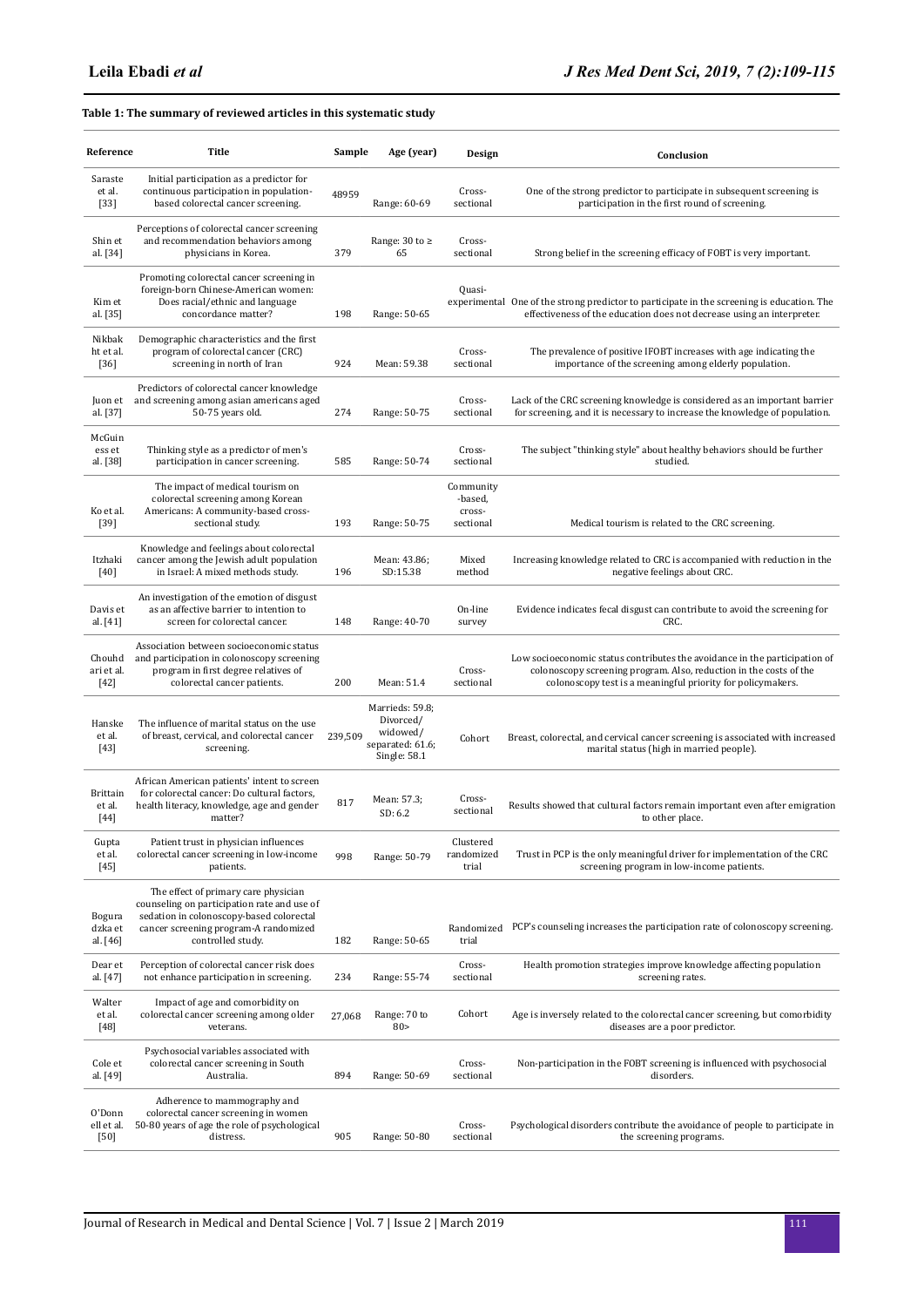| Curry et<br>al. [51]                           | Academic detailing to increase colorectal<br>cancer screening by primary care practices<br>in Appalachian Pennsylvania.                                      | 323                          | >50                  | Multi-site,<br>practice-<br>based,<br>study     | Our evidence suggests that academic detailing is acceptable and may be<br>intervention efficacious in increasing recent CRC screening rates in Appalachian practices<br>which could be tested through a randomized controlled study.                                                                                                                                                                                                                                                    |
|------------------------------------------------|--------------------------------------------------------------------------------------------------------------------------------------------------------------|------------------------------|----------------------|-------------------------------------------------|-----------------------------------------------------------------------------------------------------------------------------------------------------------------------------------------------------------------------------------------------------------------------------------------------------------------------------------------------------------------------------------------------------------------------------------------------------------------------------------------|
| Walsh<br>et al.<br>$[52]$                      | Colorectal cancer screening: What do<br>women from diverse ethnic groups want?                                                                               | 492                          | Range: 50-80         | Cross-<br>sectional                             | The majority of women are willing to undergo screening for personal<br>benefit. Asians were less likely, and Latinas more likely, to accept<br>colonoscopy. Most are also willing to undergo screening for public health<br>benefit. Self-perceived risk of CRC was the most consistent predictor of<br>willingness and intention to be screened for either personal or public health<br>benefit.                                                                                       |
| Koc et<br>al. [53]                             | Screening behaviors, health beliefs, and<br>related factors of first-degree relatives of<br>colorectal cancer patients with ongoing<br>treatment in Turkey.  | 400                          | 37.7                 | Cross-<br>sectional                             | Nurses working with CRC patients must develop strategies to increase FDRs'<br>knowledge of, awareness of, and motivation for CRC screening tests. Risk<br>counseling of FDRs during the treatment period might increase screening<br>rates.                                                                                                                                                                                                                                             |
| Deng et<br>al. [54]                            | Colorectal cancer screening behavior and<br>willingness: An outpatient survey in China.                                                                      | 1200                         | $\geq 18$            | Outpatient-<br>based face-<br>to-face<br>survey | Patient's level of knowledge and income should be taken into consideration<br>when conducting a feasible CRC screening.                                                                                                                                                                                                                                                                                                                                                                 |
| Ho et al.<br>$[55]$                            | The influence of physicians on colorectal<br>cancer screening behavior.                                                                                      | 4615                         | >75                  | Cross-<br>sectional                             | Contact with physicians and the quality of this interaction are associated<br>with screening behavior. Interventions to improve these provider-related<br>factors may promote CRC screening.                                                                                                                                                                                                                                                                                            |
| Koo et<br>al. [56]                             | Knowledge of, attitudes toward, and<br>barriers to participation of colorectal<br>cancer screening tests in the Asia-Pacific<br>region: A multicenter study. | 7915                         | >50                  | Person-to-<br>person<br>interviews              | In the Asia-Pacific region, considerable differences were evident in the<br>participation of CRC tests, physician recommendations, and knowledge of,<br>attitudes toward, and barriers to CRC screening. Physician recommendation<br>was the uniform predictor of screening behavior in all countries. Before<br>implementing mass screening programs, improving awareness of CRC and<br>promoting the physicians' role are necessary to increase the screening<br>participation rates. |
| Fisher<br>et al.<br>$[57]$                     | Race and colorectal cancer screening: a<br>population-based study in North Carolina.                                                                         | 598                          | Range: 50-59         | Cross-<br>sectional                             | Ethnicity is not a strong predictor of screening behavior. Age, having a<br>family physician and regular check-up are significant predictors of<br>screening.                                                                                                                                                                                                                                                                                                                           |
| Gilbert<br>et al.<br>$[58]$                    | Colorectal cancer screening: Physician<br>recommendation is influential advice to<br>Marylanders.                                                            | 2994                         | Range: 50-64         | Cross-<br>sectional                             | Increasing clinician recommendation for screening is the most practical<br>method to improve colorectal cancer screening.                                                                                                                                                                                                                                                                                                                                                               |
| Gili et<br>al. [59]                            | Psychosocial factors associated with the<br>adherence to a colorectal cancer screening<br>program.                                                           | 90<br>Sibling<br>with<br>CRC | Mean: 61.1;<br>SD: 6 | Cross-<br>sectional                             | Knowledge, social support and advice from health increase the rate of the<br>CRC screening.                                                                                                                                                                                                                                                                                                                                                                                             |
| Carcais<br>$e-$<br>Edinbor<br>o et al.<br>[60] | Influence of patient-provider<br>communication on colorectal cancer<br>screening.                                                                            | 8488                         | < 50                 | Cross-<br>sectional                             | The improvement of the communication worldwide increases CRC screening<br>rates.                                                                                                                                                                                                                                                                                                                                                                                                        |
| Lian et<br>al. [61]                            | Geographic variation and effect of area-<br>level poverty rate on colorectal cancer<br>screening.                                                            | 4688                         | Range: 50-64         | Cross-<br>sectional                             | Geographic accessibility affects the CRC screening as well as poverty rate, is<br>a main predictor in this regard.                                                                                                                                                                                                                                                                                                                                                                      |
| Sutton<br>et al.<br>$[62]$                     | Predictors of attendance in the United<br>Kingdom flexible sigmoidoscopy screening<br>trial.                                                                 | 2758                         | Range: 27-58         | Cohort                                          | Attitudes and beliefs affect the attendance of people for screening.                                                                                                                                                                                                                                                                                                                                                                                                                    |
| Sentell<br>et al.<br>$[63]$                    | Low health literacy and cancer screening<br>among Chinese Americans in California: A<br>cross-sectional analysis.                                            | 1446                         | Range: 21-75         | Population-<br>based<br>survey                  | LHL and LEP are associated with cancer screening, in spite of the recent<br>physician visit.                                                                                                                                                                                                                                                                                                                                                                                            |

# **DISCUSSION**

Various risk factors have been reported for colorectal cancer, including age more than 50 years, familial history, nutrition patterns, obesity, inactivity, and cigarette smoking. However, the main cause of it has not been accurately known [9]. The survival rate of the CRC is highly dependent on the time of diagnosis, so secondary prevention, which is the early diagnosis of cancer using screening programs, is important [6,15]. This study aimed to review the predictive factors for participation in colorectal cancer screening.

A study by Wee et al., on the factors associated with the CRC screening from the United States families, found that half of the subjects reported having a history of the CRC screening in the last 10 years. After adjusting age, gender, body mass index, access to health care and national territory, Spaniards were less likely to participate in screening tests than whites and people with less education. However, non-whites and people with less education reported fewer counseling from health care providers to take the screening tests. Of the respondents who did not participate in the FOBT, the most reason was the lack of knowledge, but pain, discomfort and not counseling by a physician were effective. The results also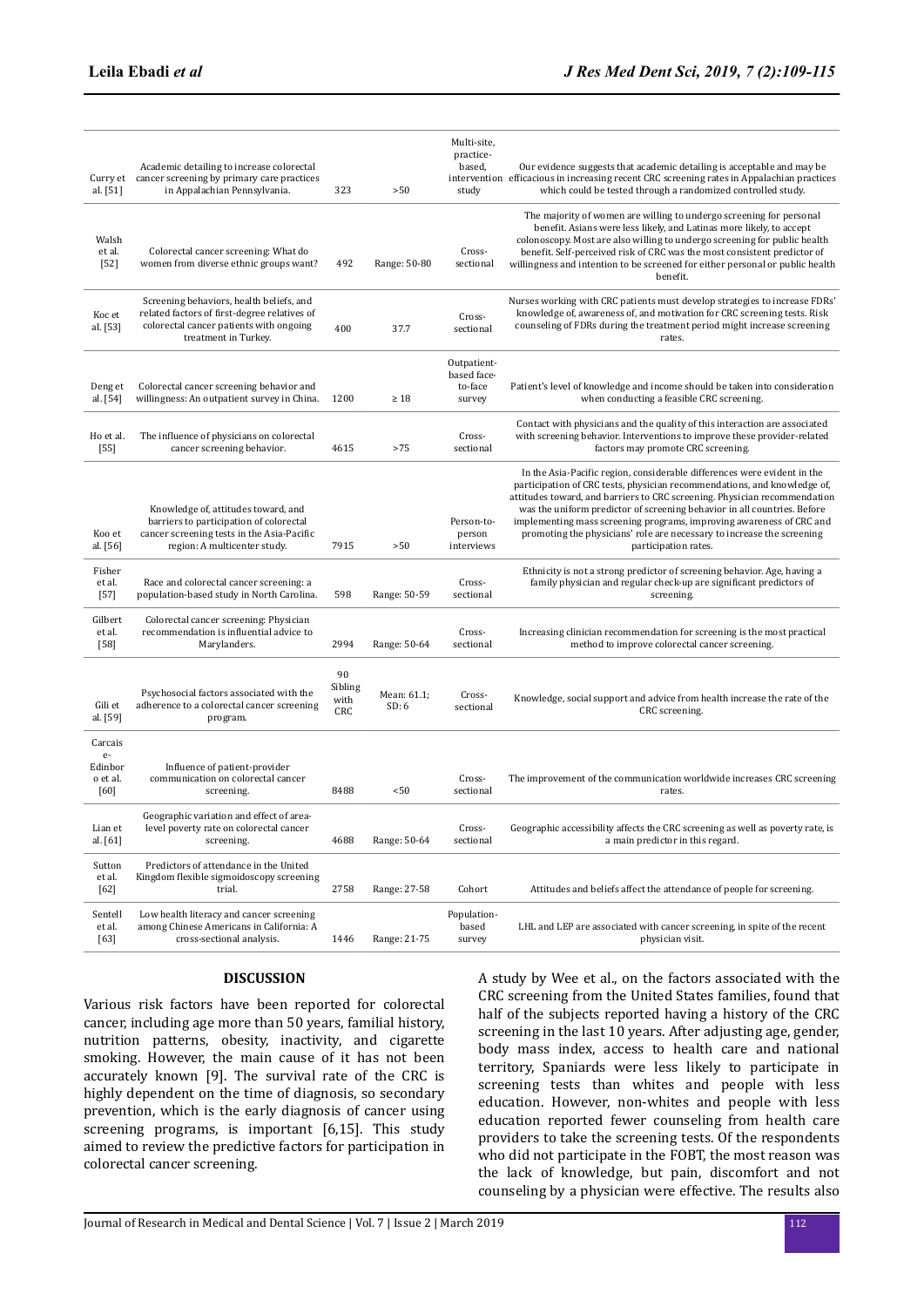showed that the low prevalence of the CRC screening was due to low awareness and inadequate counseling by health providers about the low screening acceptance of the patients [64].

A review study in the United States was conducted by Beydoun et al. and reviewed the predictive factors for colorectal cancer screening among high-risk individuals (over 50 years of age]. The results showed that the predominant predictive factors for the CRC screening included elderly, male gender, being married, high education level, high income, white race, non-Hispanic ethnicity, history of smoking, history of chronic disease, family history of colorectal cancer, common source care, physician's advice, use of other preventive health services and health insurance coverage. More psychosocial predictors were examined based on the health belief model. The most prominent were the perceived barriers for the CRC screening. Evidence has shown that the CRC screening is a complex behavior with a number of factors including individual characteristics, health insurance coverage, and the relationship between physician and patient [65].

A study was done by Yong et al. on the CRC screening: Obstacles to the FOBT and colonoscopy in Singapore using household survey and home samples. The subjects were aware of colorectal cancer screening methods and interviewed about the screening barriers. Most of the responses to not participate in the CRC screening were having no symptoms for participating in the FOBT, discomfort, having no family history of the CRC, lack of time and lack of reminders or advice. The results showed that the lack of knowledge especially the misconceptions about the lack of signs and health, were identified as the main obstacle to participate in screening [66,67].

# **CONCLUSION**

According to the findings, several factor are involved to participate people in CRC screening including belief, thinking style, attitude, knowledge, accessibility to screening facilities and geographic variation, participation in the first round of screening with posteducation issues, elderly, fecal disgust, race, low socioeconomic status especially income, being married and female, trust to physician and kindly contact of health providers, counselling centres and psychosocial disorders, in such a way that these factors are effective predictors in the participation of people in the CRC screening programs. Authorities should focus on these factors to promote the health of people by participation in the CRC screening programs.

#### **AUTHORS' CONTRIBUTION**

All the authors have contributed towards conducting the paper and preparation of the manuscript and they all have approved the latest version of the article.

#### **ETHICAL CONSIDERATIONS**

Ethical issues observed totally by all authors of this study such as plagiarism, double publication and data fabrication.

### **CONFLICT OF INTEREST**

The authors declare that there is no conflict of interest regarding the publication of this article.

# **REFERENCES**

- 1. Micheli A, Coebergh JW, Mugno E, et al. European health systems and cancer care. Ann Oncol 2003; 14:v41-60.
- 2. Arabsalmani M, Mohammadian-Hafshejani A, Ghoncheh M, et al. Incidence and mortality of kidney cancers, and human development index in Asia; A matter of concern. J Nephropathol 2017; 6:30.
- 3. Mousavi MSM, Beladi MSS, Hayati F, et al. The relationship between chronic kidney disease and cancer. J Nephropathol 2018; 7:115-6.
- 4. Nasri H. On the occasion of world cancer day 2018; Breast cancer in geriatric individuals. J Negat Results Clin Exp Stud 2017; 1:e03.
- 5. Salami A, Amiri M. On the occasion of world cancer day 2017; Breast cancer. J Ischemia Tissue Repair 2017; 1.
- 6. Decker KM, Demers AA, Nugent Z, et al. Reducing income-related inequities in colorectal cancer screening: Lessons learned from a retrospective analysis of organised programme and non-programme screening delivery in Winnipeg, Manitoba. BMJ Open 2016; 6:e009470.
- 7. Miles A, van Duijnhoven F, McQueen A, et al. Colorectal cancer: Advances in prevention and early detection. Biomed Res Int 2015; 2015.
- 8. Amiri A, Rkhshany F, Farmanbar R. The Effect of educational program based on BASNEF model on healthy lifestyle of taxi drivers in langroud. JMS THUMS 2014; 1:45-54.
- 9. Derakhshanfar A, Khourshidi H, Niayesh A, et al. Epidemiological study of colorectal cancer at Ekbatan and Besat hospitals of Hamadan during ten years (1998-2008). Iran J Surgery; 18:68-77.
- 10. Akhtar MH, Masud K, Nazar CM, et al. Frequency of colorectal dysplasia and cancer among young patients with ulcerative colitis in a tertiary care hospital. Immunopathol Persa 2016; 3.
- 11. James AS, Campbell MK, Hudson MA. Perceived barriers and benefits to colon cancer screening among African Americans in North Carolina: How does perception relate to screening behavior? Cancer Epidemiol Prev Biomarkers 2002; 11:529-34.
- 12. Ahmadi A, Noroozi M, Pourhoseingholi MA, et al. Effect of metabolic syndrome and its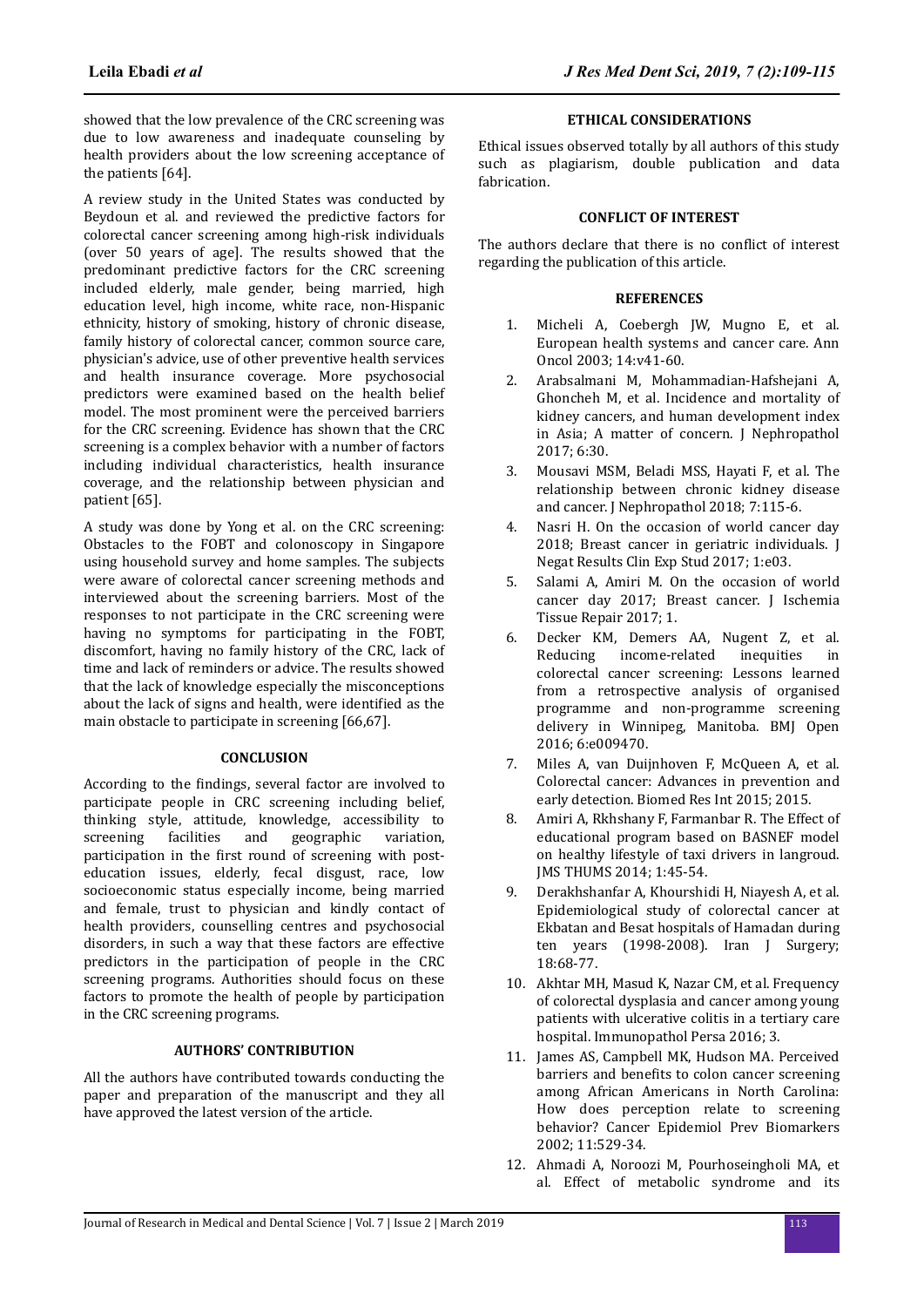components on survival in colorectal cancer: A prospective study. J Renal Inj Prev 2015; 4:15.

- 13. Esna-Ashari F, Sohrabi MR, Abadi AR, et al. Colorectal cancer prevalence according to survival data in Iran-2007. Iran J Cancer Prev 2009; 2:15-8.
- 14. Mirbazegh SF, Rahnavard Z, Rajabi F. The effect of education on dietary behaviors to prevent cancer in mothers. J Res Health 2012; 2:108-7.
- 15. Salem R, El-Din SS, Shakweer MM, et al. Value of podocalyxin immunohistochemical expression as a prognostic marker in colorectal carcinoma; A clinicopathologic study. Immunopathol Pers 2016; 3.
- 16. Wiwanitkit V. Estimation of cancer risk due to exposure to cadmium contamination in herbal products in Thailand. J Nephropharmacol 2015; 4:81.
- 17. Zeighami S, Azizzadeh E, Tabatabaee HR, et al. Opium and grade of urothelial bladder cancer. J Nephropharmacol 2018; 7.
- 18. Hajibabaei K. The role of antioxidants and prooxidants in the prevention and treatment of cancers. Ann Res Antioxid 2016; 1.
- 19. Dizaji RK, Babak R, Mohammad B, et al. Evaluation of serum zinc level as a risk factor for gastrointestinal cancers. Immunopathol Pers 2017; 4.
- 20. World Health Organization. 58th World health assembly approved resolution on Cancer prevention and control WHA 58.22. Geneva, Switzerland: World Health Organization 2005.
- 21. Javadzade SH, Reisi M, Mostafavi F, et al. Factors associated with the fecal occult blood testing for colorectal cancer screening based on health belief model structures in moderate risk individuals, Isfahan, 2011. J Edu Health Promot 2012; 1.
- 22. Anderson JC, Fortinsky RH, Kleppinger A, et al. Predictors of compliance with free endoscopic colorectal cancer screening in uninsured adults. J Gen Intern Med 2011; 26:875-80.
- 23. Hinkle JL, Cheever KH. Study guide for Brunner & Suddarth's textbook of medical-surgical nursing. Lippincott Williams & Wilkins 2013.
- 24. Saito H, Soma Y, Koeda J, et al. Reduction in risk of mortality from colorectal cancer by fecal occult blood screening with immunochemical hemagglutination test. A case-control study. Int J Cancer 1995; 61:465-9.
- 25. Peterson SK, Vernon SW. A review of patient and physician adherence to colorectal cancer screening guidelines. In Seminars in colon and rectal surgery 2000. Philadelphia, PA: WB Saunders Co., c 1990; 11:58.
- 26. Nasri H. Sudden onset of renal failure requiring dialysis associated with large B-cell lymphoma of colon. J Nephropathol 2012; 1:202.
- 27. Baradaran A. The role of biomarkers to detect progression of diseases. J Negat Results Clin Exp Stud 2017; 1:e05.
- 28. Sani MR, Asadi-Samani M, Shirzad H, et al. Biomarkers in cancer. Immunopharmacogenetics 2019; 1.
- 29. Meissner HI, Yabroff KR, Dodd KW, et al. Are patterns of health behavior associated with cancer screening? Am J Health Promot 2009; 23:168-75.
- 30. Nicholson BD, Hamilton W, O'Sullivan J, et al. Weight loss as a predictor of cancer in primary care: A systematic review and meta-analysis. Br J Gen Pract 2018; 68:e311-22.
- 31. Rausa E, Kelly ME, Bonavina L, et al. A systematic review examining quality of life following pelvic exenteration for locally advanced and recurrent rectal cancer. Colorectal Dis 2017; 19:430-6.
- 32. Bailey SE, Ukoumunne OC, Shephard E, et al. How useful is thrombocytosis in predicting an underlying cancer in primary care? A systematic review. Fam Pract 2016; 34:4-10.
- 33. Saraste D, Öhman DI, Sventelius M, et al. Initial participation as a predictor for continuous participation in population-based colorectal cancer screening. J Med Screen 2018; 25:126-33.
- 34. Shin HY, Suh M, Park B, et al. Perceptions of colorectal cancer screening and recommendation behaviors among physicians in Korea. BMC Cancer 2017; 17:860.
- 35. Kim K, Quinn M, Lam H. Promoting colorectal cancer screening in foreign-born Chinese-American women: Does racial/ethnic and language concordance matter? J Racial Ethn Health Disparities 2018; 5:1346-53.
- 36. Nikbakht HA, Ghaem H, Shokri-Shirvani J, et al. Demographic characteristics and the first program of colorectal cancer (CRC) screening in north of Iran (2016). J Gastrointest Oncol 2018; 9:458.
- 37. Juon HS, Guo J, Kim J, et al. Predictors of colorectal cancer knowledge and screening among Asian Americans aged 50-75 years old. J Racial Ethn Health Disparities 2018; 5:545-52.
- 38. McGuiness CE, Turnbull D, Wilson C, et al. Thinking style as a predictor of men's participation in cancer screening. Am J Mens Health 2017; 11:318-29.
- 39. Ko LK, Taylor VM, Yoon J, et al. The impact of medical tourism on colorectal screening among Korean Americans: A community-based crosssectional study. BMC Cancer 2016; 16:931.
- 40. Itzhaki M. Knowledge and feelings about colorectal cancer among the Jewish adult population in Israel: A mixed methods study. Appl Nurs Res 2018; 43:64-8.
- 41. Davis M, Oaten M, Occhipinti S, et al. An investigation of the emotion of disgust as an